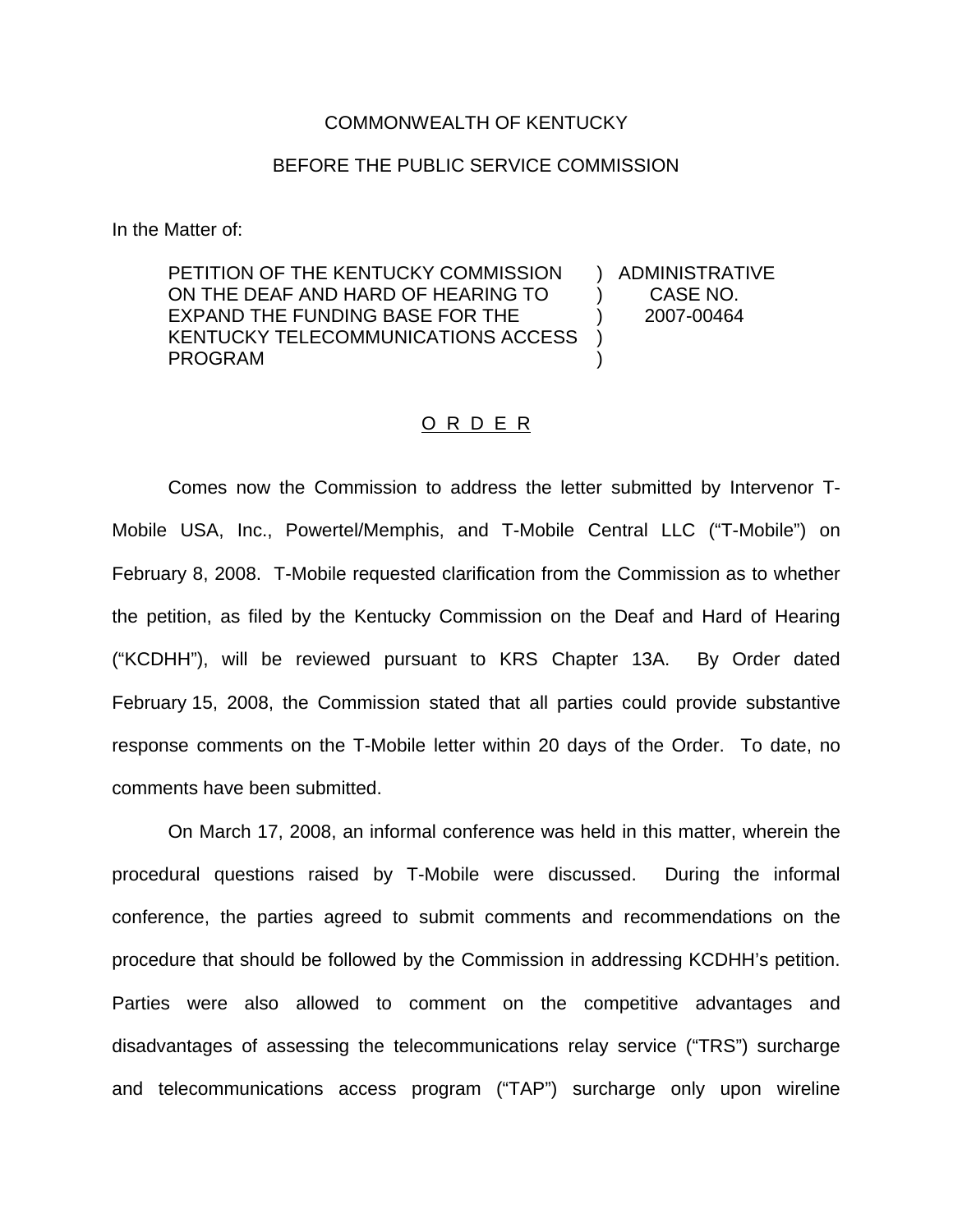customers. In response to the discussions held during the informal conference, KCDHH submitted an amended petition wherein it removed joint references to TRS and TAP and focused the petition solely on modifications to the TAP surcharge.<sup>1</sup>

Although T-Mobile submitted its request by letter, the Commission regards the letter to be a motion for clarification on procedure and process for this matter. Therefore, by this Order, the Commission shall address the substance of that motion. The Commission has carefully reviewed KCDHH's original and amended petitions, T-Mobile's request for clarification, and the responses and replies thereto.<sup>2</sup> Having reviewed the record and the statutes germane to this matter, the Commission finds that its authority to modify the funding mechanisms of TRS and TAP is set forth within KRS Chapter 278, specifically KRS 278.548, KRS 278.549, and KRS 278.5499. The General Assembly has plainly delegated to the Commission the authority to determine the appropriate mechanisms to fund TRS and TAP. KRS 278.549 states, "The Commission shall determine the appropriate funding mechanism for the telecommunications relay system. . . ." KRS 278.5499 also states, "The Public Service Commission shall determine the appropriate funding mechanism for the Telecommunications Access Program established pursuant to KRS 163.525." Neither a review under KRS Chapter 13A nor the promulgation of a new regulation is required should the Commission determine that adjustments to the TRS and TAP surcharges are

<sup>&</sup>lt;sup>1</sup> See Verified Amended Petition to Expand the Funding Base for the Kentucky Telecommunications Access Programs (TAP), filed March 31, 2008 (hereinafter "Amended Petition").

 $2$  The Commission received comments from KCDHH and AT&T Kentucky, New Cingular Wireless and Cincinnati SMSA (collectively "AT&T"), dated March 31, 2008 and April 1, 2008, respectively. Response comments were submitted by T-Mobile and dated April 15, 2008.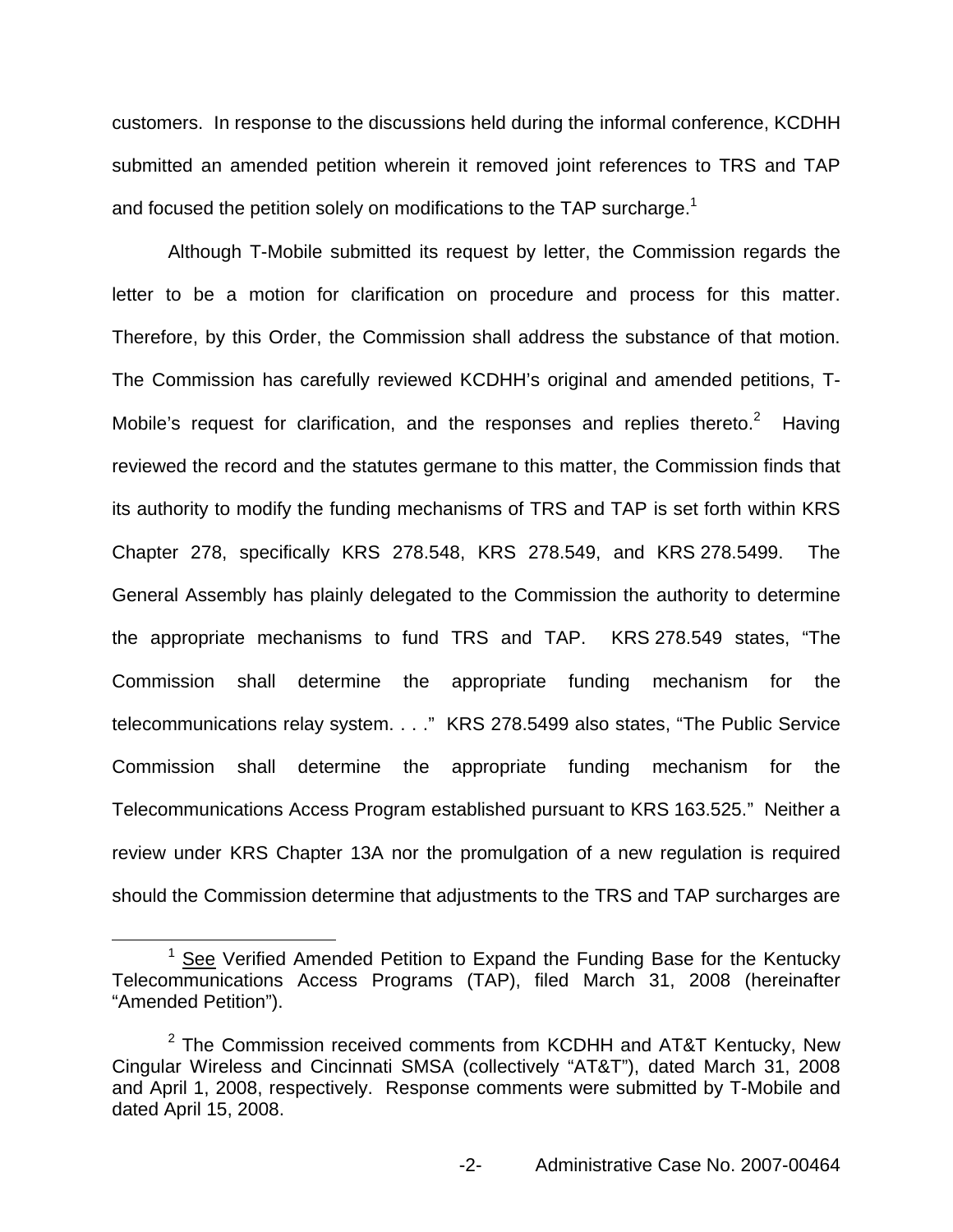reasonably necessary, including a determination to expand the base of telecommunications customers required to contribute to each fund. $3$  The Commission's ability to modify these surcharges is authorized within the statutory language. The promulgation of an administrative regulation to address the collection of TRS and TAP surcharges would be redundant to the authority already outlined and provided within those sections already provided for by law.

In submitting an amended petition, KCDHH has requested the Commission to review only the current funding mechanism for  $TAP<sup>4</sup>$  However, the Commission finds that, in the context of this particular case, TRS and TAP should be reviewed jointly and modified jointly if the Commission determines during the course of this proceeding that the base of customers from whom those surcharges are collected should include those with wireless access lines.

To ensure that the record is adequately developed, the Commission shall establish a procedural schedule, attached hereto as Appendix A. Modifications to this schedule may occur, but only upon Order by the Commission.

IT IS HEREBY ORDERED that:

1. The Commission shall proceed with a review and decision of this matter pursuant to KRS Chapter 278, as provided herein.

 $3$  See Administrative Case No. 372, Request for Proposal and Selection of a Vendor for Telecommunications Relay Service, Order dated May 31, 2006. In this Order, the Commission required local exchange companies to modify their collections of TRS and TAP in light of a temporary increase to TAP pursuant to budget legislation passed by the 2006 General Assembly.

<sup>&</sup>lt;sup>4</sup> In its original petition, as filed on October 29, 2007, KCDHH requested that the Commission include "wireless telecommunications providers in the TRS/TAP surcharge. . . ." Original Petition at 4.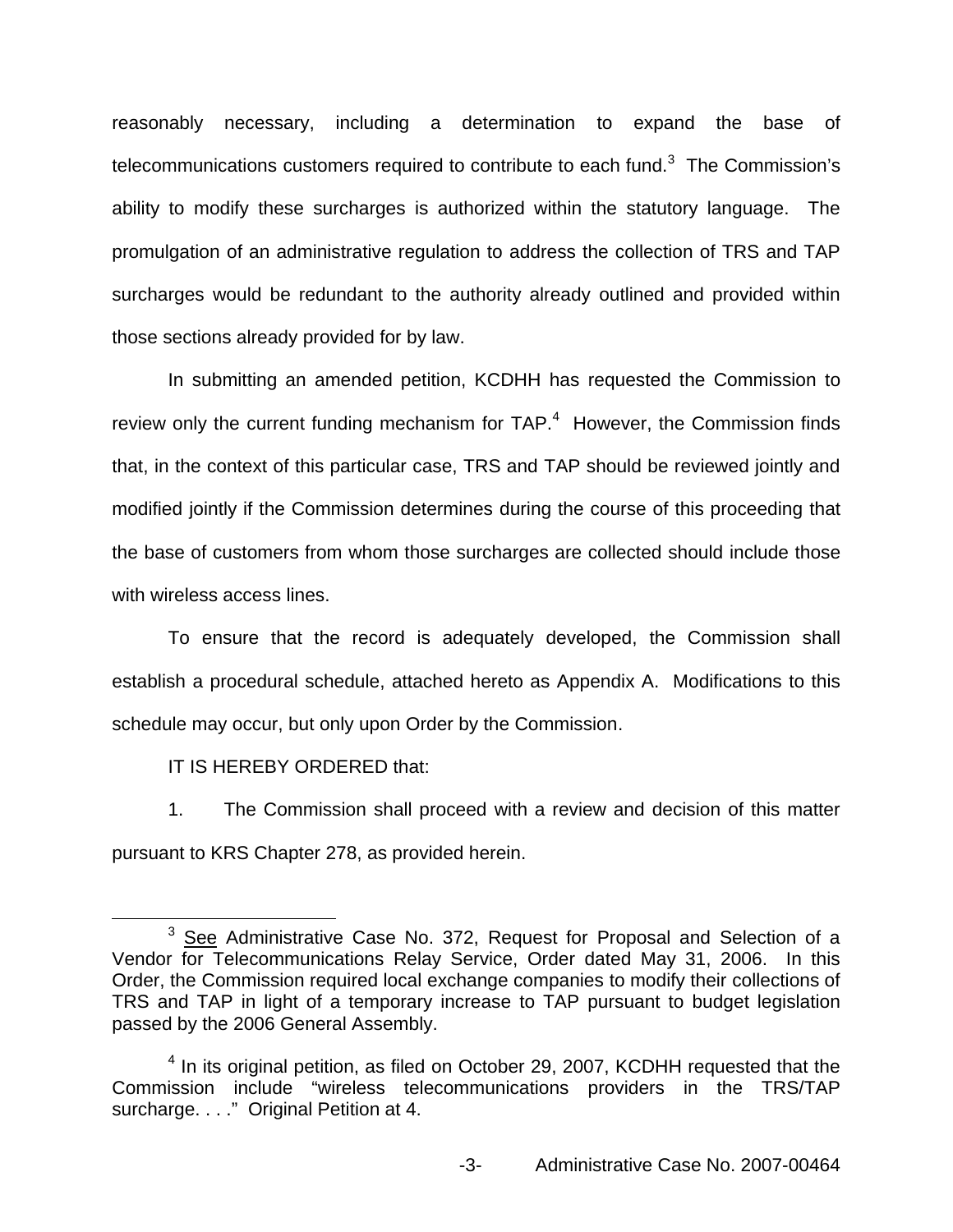2. All parties shall follow the procedural schedule set forth in Appendix A.

3. a. Responses to requests for information shall be appropriately bound, tabbed, and indexed and shall include the name of the witness responsible for responding to the questions related to the information provided, with copies to all parties of record and 4 copies to the Commission.

b. Each response shall be under oath or, for representatives of a public or private corporation or a partnership or association or a governmental agency, be accompanied by a signed certification of the preparer or person supervising the preparation of the response on behalf of the entity that the response is true and accurate to the best of that person's knowledge, information, and belief formed after a reasonable inquiry.

c. Any party shall make timely amendment to any prior responses if it obtains information which indicates that the response was incorrect when made or, though correct when made, is now incorrect in any material respect.

d. For any requests to which a party fails to furnish all or part of the requested information, that party shall provide a written explanation of the specific grounds for its failure to completely and precisely respond.

4. Motions for extensions of time with respect to the schedule herein shall be made in writing and will be granted only upon a showing of good cause.

5. All documents that this Order requires to be filed with the Commission shall be served upon all other parties.

6. Service of any document or pleading shall be made in accordance with Administrative Regulation 807 KAR 5:001, Section 3(7), and Kentucky Civil Rule 5.02.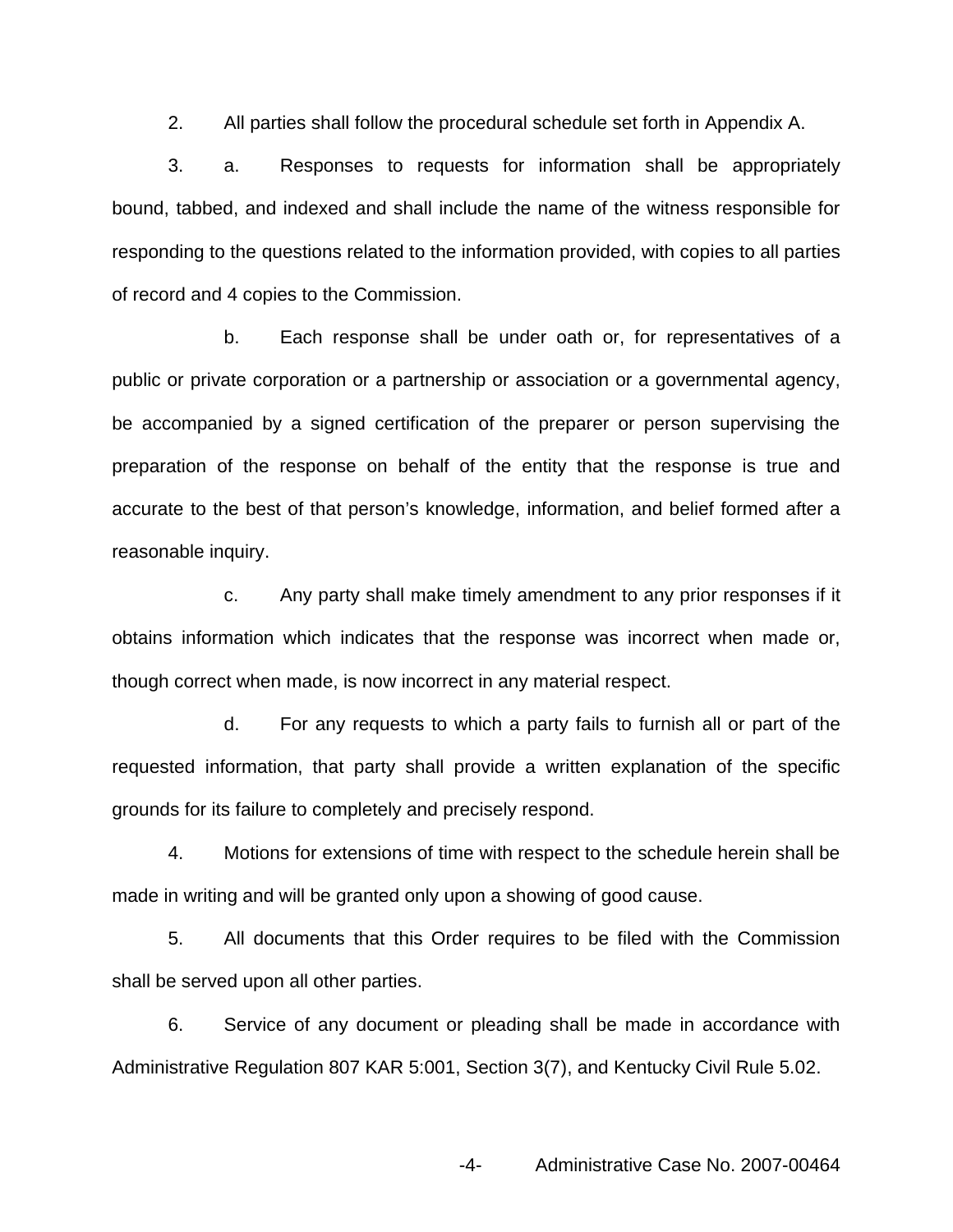7. Nothing contained herein shall prevent the Commission from entering further Orders in this matter.

Done at Frankfort, Kentucky, this 25<sup>th</sup> day of April, 2008.

By the Commission

Commissioner Clark Abstains.

ATTEST:

for Stephanic Stumbo<br>by permission Executive Director